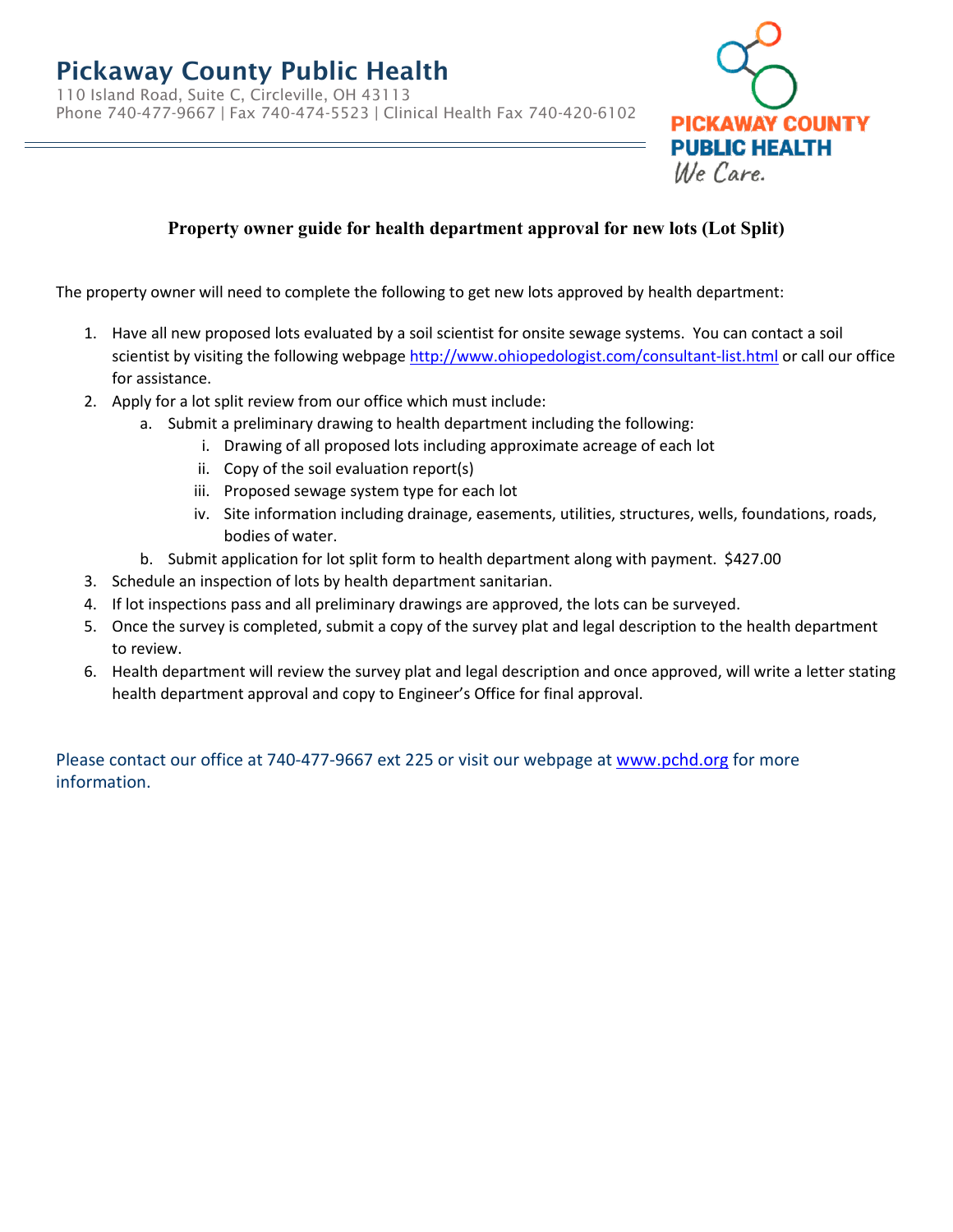

### **This lot split application must include a Soil Evaluation completed in accordance to OAC 3701-29-07**

| Name:            |        | Date:       |        |      |
|------------------|--------|-------------|--------|------|
| Mailing Address: | City:  |             | State: | Zip: |
| Email:           | Phone: | Cell Phone: |        |      |

### Site information to be completed by applicant

| Site Address:                | City:                                         | Township: |
|------------------------------|-----------------------------------------------|-----------|
| <b>Current Parcel Number</b> | Number of proposed lots that will be created: |           |

**As required by Ohio Administrative Code 3701-29-09 the minimum information must be submitted or competed for preliminary health department approval, the following needs completed or submitted:**

- **(1) submit a copy of the soil evaluation report completed by soil evaluator**
- **(2) have health department complete a site inspection verifying proposed staked lot lines,**
- **(3) submit a scaled drawing including**
	- **(a) the acreage of each lot and the total land area of the proposed subdivision lots,**
	- **(b) proposed lot lines with detail of site conditions including vegetation and drainage,**
	- **(c) site information including easements, utilities, structures, wells, foundations, roads, drainage features, water bodies.**
- **(4) Submit proposed sewage system types for each lot created.**
- **(5) Once preliminary approval is granted, a copy of the survey plat and legal description will need submitted for final health department approval.**

**By signing below, I acknowledge that this evaluation is not a guarantee and applies only to those conditions at the time of the inspection(s). Our examination is limited to our resources, documents submitted, and to those items that can be observed under the prevailing weather and surface conditions on that date of the inspection and not by factors that cannot be observed upon inspection. I also understand that the written approval of a lot split from the Pickaway County Public Health does not guarantee a specific system type for each proposed parcel. The exact type of system, design, and location of the system will not be approved until a site review application is submitted along with a soil report(s), system design, floor plan of home, and site plan for proposed construction of each lot and the site review is approved by the Pickaway County Public Health.**

Signature: **Example 2.1 and 2.1 and 2.1 and 2.1 and 2.1 and 2.1 and 2.1 and 2.1 and 2.1 and 2.1 and 2.1 and 2.1 and 2.1 and 2.1 and 2.1 and 2.1 and 2.1 and 2.1 and 2.1 and 2.1 and 2.1 and 2.1 and 2.1 and 2.1 and 2.1 and 2.** 

#### THE PICKAWAY COUNTY HEALTH DEPARTMENT ASSUMES NO RESPONSIBILITY FOR SEWAGE SYSTEMS THAT FAIL AFTER  INSTALLATION

This evaluation is not a guarantee and applies only to those conditions at the time of the inspection. Our examination is limited to our resources, documents submitted, and to those items that can be observed under the prevailing weather and surface conditions on that date of the inspection and not by factors that cannot be observed upon inspection